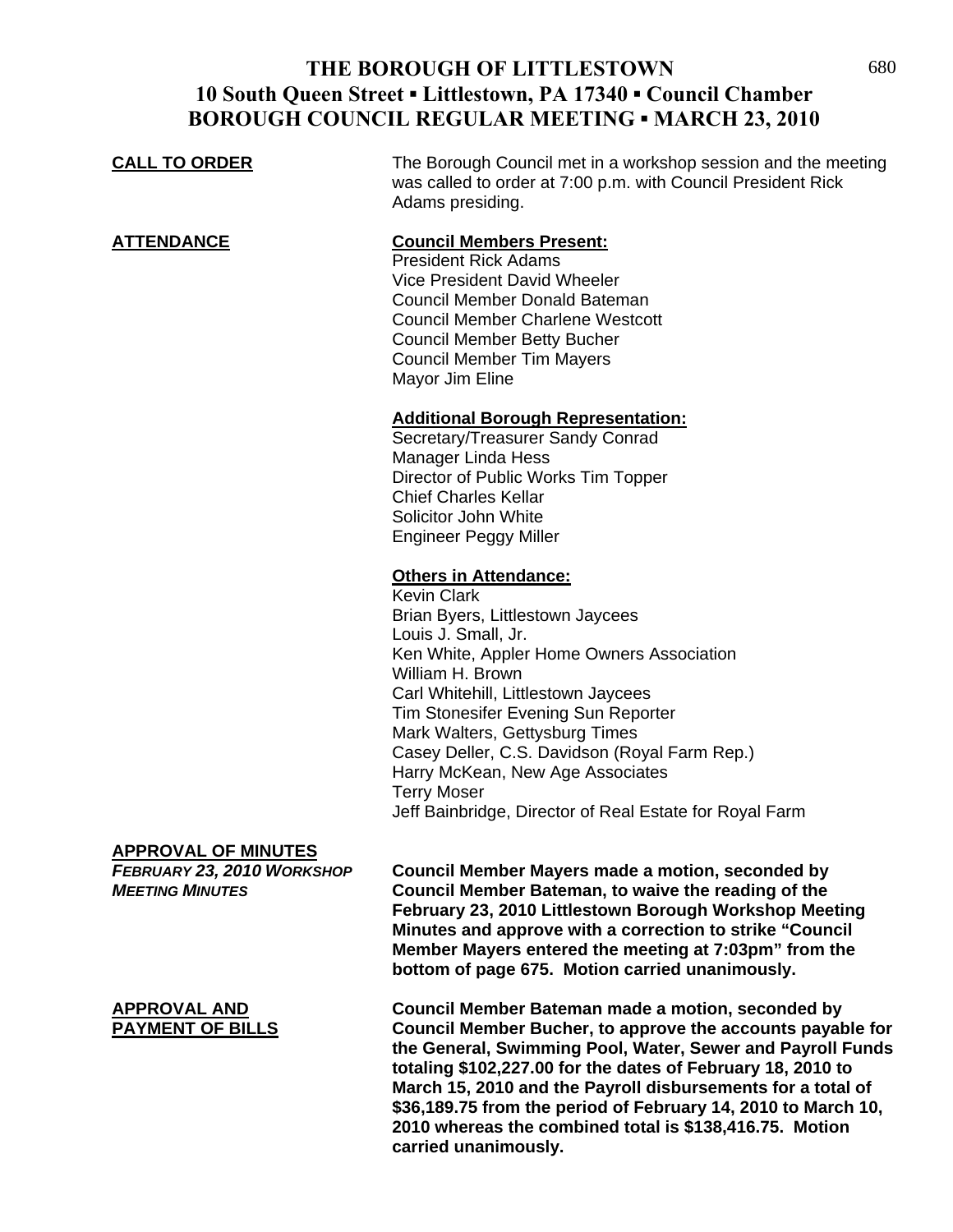# THE BOROUGH OF LITTLESTOWN 681 **10 South Queen Street ▪ Littlestown, PA 17340 ▪ Council Chamber BOROUGH COUNCIL REGULAR MEETING ▪ MARCH 23, 2010**

| <b>APPROVAL OF FINANCIAL</b><br><b>REPORT</b>                                                            | Council Member Bateman made a motion, seconded by<br>Council Member Westcott, to approve the financial report for<br>March 23, 2010. Motion carried unanimously.                                                                                                                                                                                                                                                                                                                                                                                                                                               |
|----------------------------------------------------------------------------------------------------------|----------------------------------------------------------------------------------------------------------------------------------------------------------------------------------------------------------------------------------------------------------------------------------------------------------------------------------------------------------------------------------------------------------------------------------------------------------------------------------------------------------------------------------------------------------------------------------------------------------------|
| <b>APPROVAL OF RESERVE</b><br><b>SAVINGS REPORT</b>                                                      | Council Member Bateman made a motion, seconded by<br><b>Council Member Mayers, to approve the Capital Reserve</b><br>Savings Accounts report for March 23, 2010. Motion carried<br>unanimously.                                                                                                                                                                                                                                                                                                                                                                                                                |
| <b>UNFINISHED BUSINESS</b>                                                                               |                                                                                                                                                                                                                                                                                                                                                                                                                                                                                                                                                                                                                |
| <b>APPROVAL OF REVISED LEASE</b><br><b>AGREEMENT FOR THE LIBRARY AT</b><br><b>232 NORTH QUEEN STREET</b> | Council Vice President Wheeler made a motion, seconded by<br>Council Member Bateman, to approve the signing of the lease<br>agreement between the Borough of Littlestown and Mr. &<br>Mrs. Ronald Baird for the property at 232 North Queen Street.<br>Council Member Westcott asked if Council had any control over<br>what the owner could do with the back portion of the building. She<br>was concerned for the kids who would be attending the Library.<br>Council President Adams informed her that we have ordinances to<br>protect us. There was no further discussion. Motion carried<br>unanimously. |
| <b>NEW BUSINESS</b>                                                                                      |                                                                                                                                                                                                                                                                                                                                                                                                                                                                                                                                                                                                                |
| <b>APPOINTMENT TO THE PLANNING</b><br><b>COMMISSION</b>                                                  | Council Member Bateman made a motion, seconded by<br>Council Member Bucher, to appoint Mr. James Long to the<br>Planning Commission. Motion carried unanimously.                                                                                                                                                                                                                                                                                                                                                                                                                                               |
| <b>RESIGNATION OF DAVE ARNDT</b><br><b>ZONING CODE OFFICER</b>                                           | <b>Council Member Westcott made a motion seconded by</b><br>Council Member Bateman, to accept the resignation of the<br>Zoning Code Officer, Dave Arndt. Motion carried<br>unanimously.                                                                                                                                                                                                                                                                                                                                                                                                                        |
| <b>ORDINANCE FOR BAD CHECK FEE</b>                                                                       | Council Member Bateman made a motion seconded by<br><b>Council Member Mayers, to advertise an Ordinance raising</b><br>the bad check fee from \$25.00 to \$35.00. Council Member<br>Westcott asked if this was a good time to raise the amount<br>because of the economy. Borough Manager Hess explained that<br>it has to be raised to cover the administrative cost, regular mail<br>postage, certified mail postage and bank fees. Council President<br>Adams stated that this was a non-agenda item. Motion carried<br>unanimously.                                                                        |
| <u>REPORTS</u>                                                                                           |                                                                                                                                                                                                                                                                                                                                                                                                                                                                                                                                                                                                                |
| <b>BOROUGH MANAGER</b>                                                                                   | Borough Manager, Linda Hess, submitted her report earlier to<br>Council.                                                                                                                                                                                                                                                                                                                                                                                                                                                                                                                                       |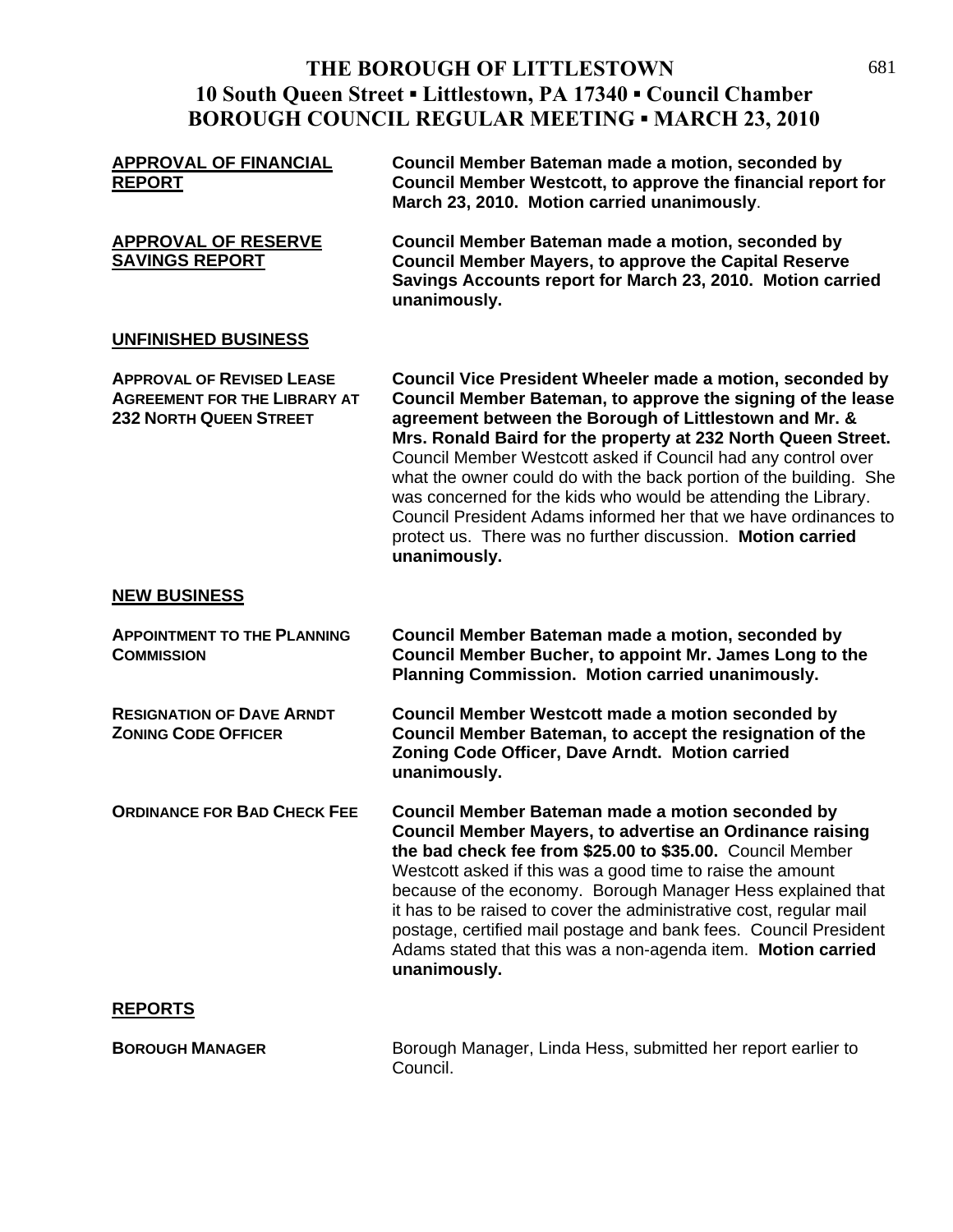# **THE BOROUGH OF LITTLESTOWN** 682 **10 South Queen Street ▪ Littlestown, PA 17340 ▪ Council Chamber BOROUGH COUNCIL REGULAR MEETING ▪ MARCH 23, 2010**

| <b>MAYOR</b>                                                             | Mayor James Eline, submitted his report earlier to Council.                                                                                                                                                                                                                                                |
|--------------------------------------------------------------------------|------------------------------------------------------------------------------------------------------------------------------------------------------------------------------------------------------------------------------------------------------------------------------------------------------------|
| <b>REMOVE CHIEF KELLAR FROM</b><br><b>PROBATION</b>                      | Council Member Bateman made a motion seconded by<br><b>Council Member Westcott, to remove Chief Charles Kellar</b><br>from probation period and place him on a permanent status.<br>Motion carried unanimously.                                                                                            |
| <b>POLICE CHIEF</b>                                                      | Chief of Police, Charles Kellar, submitted his report earlier to<br>Council.                                                                                                                                                                                                                               |
| <b>DIRECTOR OF PUBLIC WORKS</b>                                          | Borough Director of Public Works, Tim Topper, submitted his<br>report earlier to Council.                                                                                                                                                                                                                  |
| <b>ZONING/CODE ENFORCEMENT</b><br><b>OFFICER</b>                         | Borough Zoning/Code Enforcement, David Arndt, submitted his<br>his report earlier to Council.                                                                                                                                                                                                              |
| <b>BOROUGH ENGINEER, HRG</b>                                             | There was nothing to report.                                                                                                                                                                                                                                                                               |
| <b>BOROUGH SOLICITOR</b>                                                 | Borough Solicitor, John White, stated that there will be an Act 537<br>meeting on Wednesday, April 7 <sup>th</sup> at 2:00pm. Solicitor White went<br>over the progress of the Act 537 regarding Germany and Union<br>Townships.                                                                           |
| <b>REPORTS</b>                                                           | Council Member Bateman made a motion, seconded by<br>Council Member Bucher, to approve the reports as written.<br>Motion carried unanimously.                                                                                                                                                              |
| <b>REPORTS OF BOARDS.</b><br><b>COMMITTEES AND</b><br><b>COMMISSIONS</b> |                                                                                                                                                                                                                                                                                                            |
| <b>RECREATION BOARD</b>                                                  |                                                                                                                                                                                                                                                                                                            |
| <b>MUNICIPAL BAND USE OF</b><br><b>CROUSE PARK</b>                       | Council Member Bateman made a motion seconded by<br>Council Member Westcott, to approve the recommendation<br>from the Recreation Board to grant the request from the<br>Littlestown Area Municipal Band to hold a concert in Crouse<br>Park on August 8, 2010 from 12-4pm. Motion carried<br>unanimously. |
| OPEN AND CLOSING OF THE POOL                                             | Council Vice President Wheeler made a motion seconded by<br><b>Council Member Bateman, to approve the recommendation</b><br>from the Recreation Board to have the pool ready to open on<br>May 29 <sup>th</sup> and to close on September 6 <sup>th</sup> . Motion carried<br>unanimously.                 |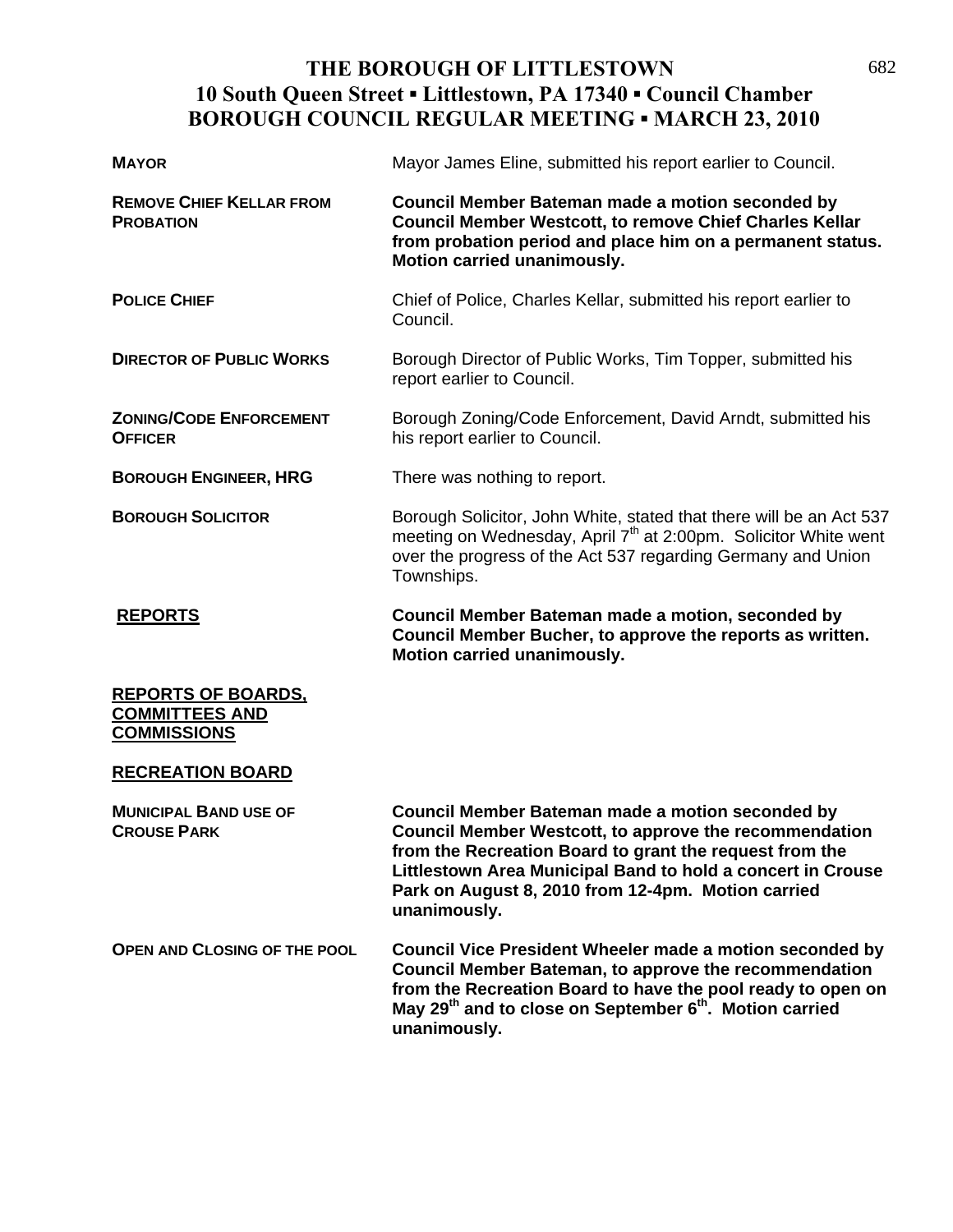## **THE BOROUGH OF LITTLESTOWN** 683 **10 South Queen Street ▪ Littlestown, PA 17340 ▪ Council Chamber BOROUGH COUNCIL REGULAR MEETING ▪ MARCH 23, 2010**

#### **PLANNING COMMISSION**

**APPROVAL OF THE PRELIMINARY/** Council Member Westcott expressed her concern along with **FINAL PLANS FOR ROYAL FARM** concerns of some of the residents with Mr. Casey Deller regarding the property for the proposed Royal Farm store. The people are upset over the fact that the property is an eyesore and it is also affecting the sale of some homes in that general area. Council would like a commitment date. Royal Farm Director of Real Estate, Mr. Bainbridge stated that he will commit to the leveling of the hill, grading, clearing out the concrete, correcting the entrance and fixing the sediment control fence by April 30th. However, he can not commit to when Royal Farms will be up and running due to their approval being held up by PennDot.

> **Council Member Westcott made a motion seconded by Council Member Bateman, to postpone the action on the approval of the preliminary/final plans for Royal Farms until**  the Borough Council Meeting on April 27<sup>th</sup> pending the **clarification and completion of the conditions of approval. Motion carried unanimously.**

### **CIVIL SERVICE COMMISSION** Council Member Mayers stated that there is nothing to report.

**COMMUNITY RELATIONS** Council Vice President Wheeler stated that there is nothing to **COMMITTEE** report.

**COMMITTEE**

**COMMITTEE**

**COMMITTEE**

**FINANCE COMMITTEE** Council President Adams stated that the Auditors are still working on the audit; it is expected to be finalized shortly.

**HEALTH & SAFETY** Council Member Westcott stated that there is nothing to report.

**PERSONNEL COMMITTEE** Council Member Bucher stated that there is nothing to report.

**UNION/POLICE CONTRACT** Council President Adams stated that there is nothing to report.

**PROPERTY & SUPPLY** Council Member Bateman stated that there is nothing to report.

**UTILITIES/I&I COMMITTEE** Council Member Mayers state that there will be an Act 537 meeting on April  $7<sup>th</sup>$  at 2:00pm.

**PUBLIC COMMENTS** There were no public comments.

**ADJOURN FOR EXECUTIVE Council Member Bateman made a motion, seconded by Council Member Westcott, to adjourn the Regular Meeting to go into executive session to discuss real estate matters and potential litigation.** Motion carried unanimously.

The meeting was adjourned at 8:28 p.m.